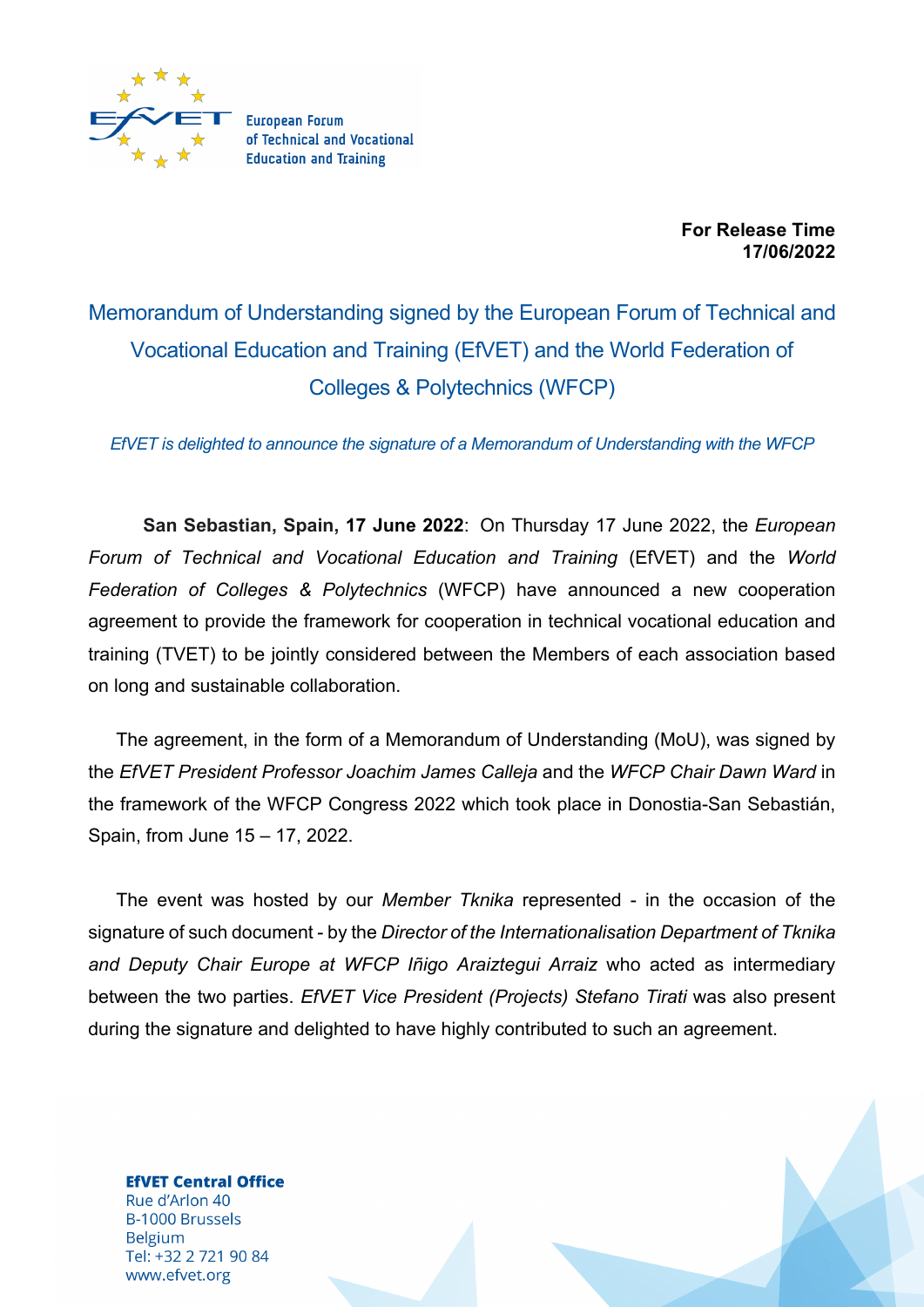

The document formalises the mutual willingness to start cooperation and strengthen the recent relationship between the EfVET and the WFCP with the aim of fostering and establishing a sustainable partnership between the two with a bi-fold objective:

- Promote technical education and training in accordance with the needs identified by industry representatives in the two institutions' communities to increase their competences in the global market;
- § Promote collaborative education and research activities by the two institutions', including staff mobility, as well as collaboration in the exchange of information, research, and ideas.

The MoU contains detailed framework for mutual cooperation, as follows:

- RECOGNISING the establishment of relationship between the EfVET and the WFCP to expand educational opportunities between them;
- RECOGNISING the broader benefits of internalisation mobility, learning and research abroad;
- RECOGNISING the establishment at Thematic Team Groups and bring together members of EfVET and WFCP to share and learn approaches in education, which are relevant to professional, vocational education training;
- DESIRING to expand the bilateral cooperation specific to the areas of human capital development and to strengthen the existing cooperation and provide opportunities for sharing in the areas of education, academic, and culture between the two parties;
- INCREASING international networks of TVET providers as a meaningful contribution to the *2030 Agenda for Sustainability Development*, ensuring inclusive and quality education for all and promoting lifelong learning;
- § INCREASING the meaningful contribution of the international network at TVET providers to the 2030;
- COLLABORATING between industry and vocational institutions.

**EfVET Central Office** 

Rue d'Arlon 40 **B-1000 Brussels Belgium** Tel: +32 2 721 90 84 www.efvet.org